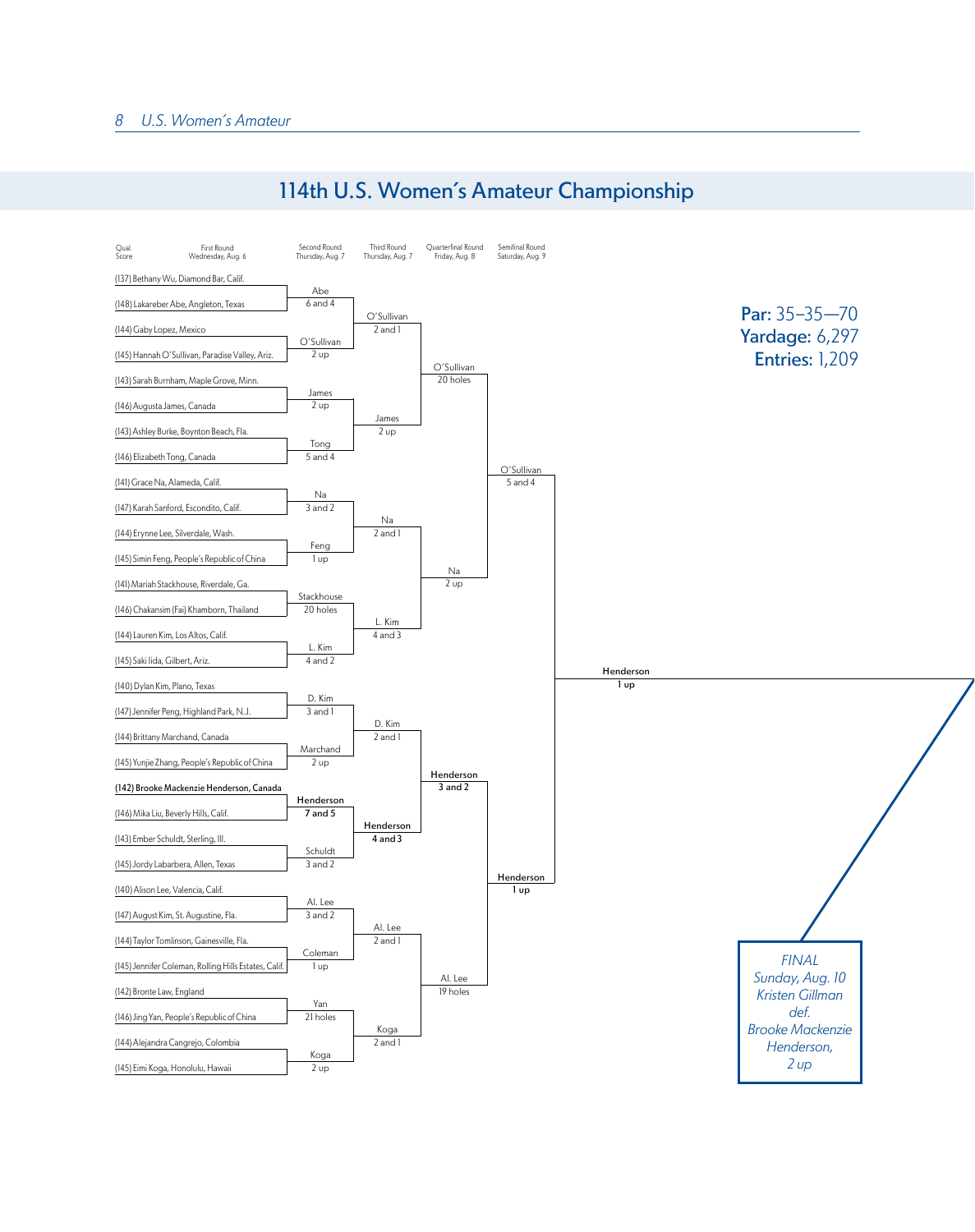

## Aug. 4-10, 2014, Nassau Country Club, Glen Cove, N.Y.